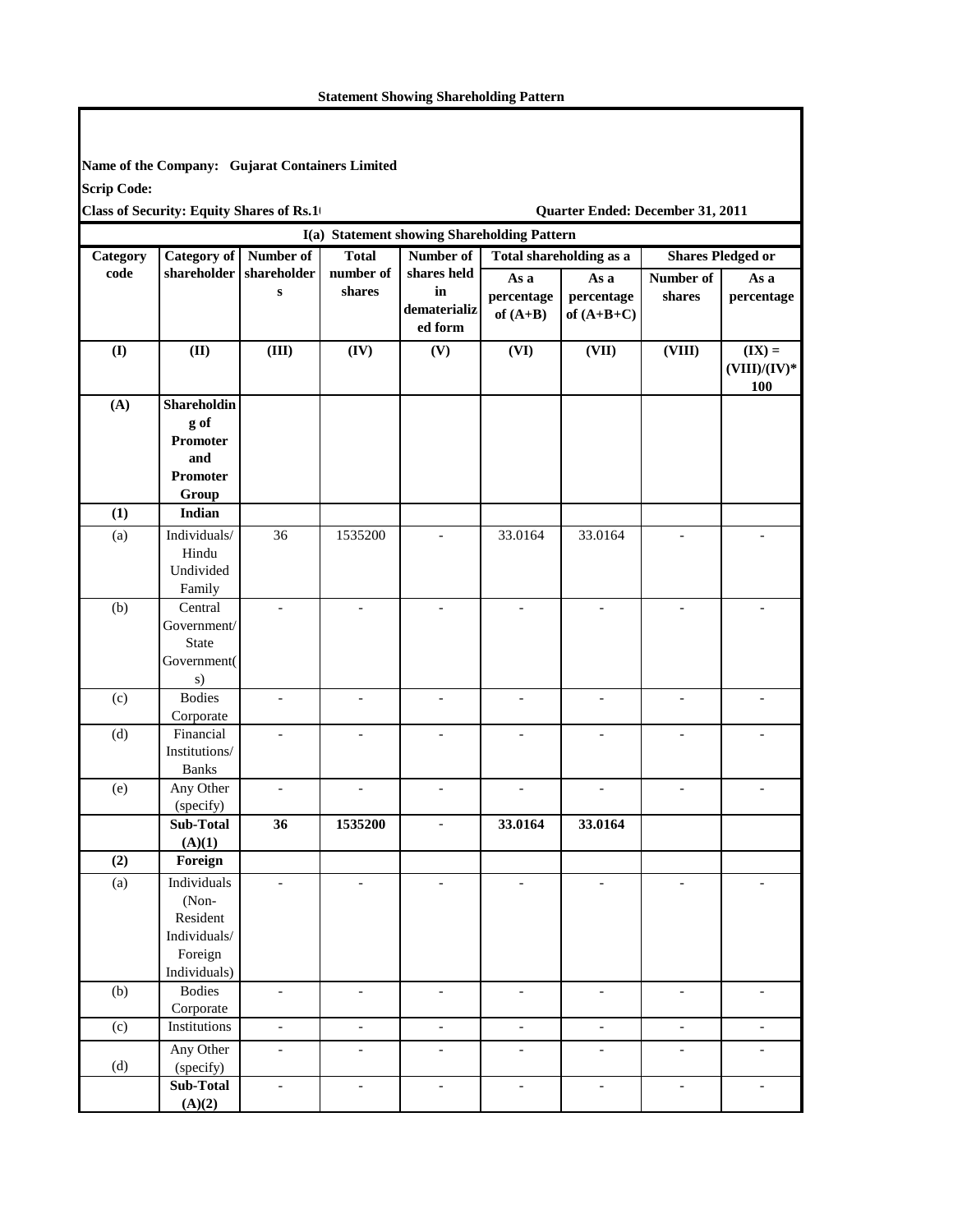|     | <b>Total</b><br>Shareholdin<br>g of<br>Promoter<br>and<br><b>Promoter</b><br>Group $(A)=$<br>$(A)(1)+(A)(2)$<br>$\lambda$ | $\overline{36}$          | 1535200                  |                          | 33.0164                      | 33.0164                  |                          |                          |
|-----|---------------------------------------------------------------------------------------------------------------------------|--------------------------|--------------------------|--------------------------|------------------------------|--------------------------|--------------------------|--------------------------|
| (B) | <b>Public</b><br>shareholdin<br>g                                                                                         | $\blacksquare$           | $\overline{\phantom{a}}$ | $\overline{\phantom{a}}$ | $\overline{\phantom{a}}$     | $\overline{\phantom{a}}$ | $\overline{\phantom{a}}$ | $\overline{\phantom{a}}$ |
| (1) | <b>Institutions</b>                                                                                                       | $\overline{\phantom{a}}$ | $\overline{\phantom{a}}$ | $\overline{\phantom{a}}$ | $\blacksquare$               | $\overline{\phantom{a}}$ | $\overline{\phantom{a}}$ | $\overline{\phantom{a}}$ |
| (a) | Mutual<br>Funds/ UTI                                                                                                      | $\blacksquare$           | $\overline{\phantom{a}}$ | $\overline{\phantom{a}}$ | $\qquad \qquad \blacksquare$ | $\overline{\phantom{a}}$ | $\blacksquare$           | $\blacksquare$           |
| (b) | Financial<br>Institutions/<br><b>Banks</b>                                                                                |                          | $\overline{a}$           | $\overline{a}$           |                              |                          | $\blacksquare$           |                          |
| (c) | Central<br>Government/<br><b>State</b><br>Government(<br>s)                                                               | $\overline{\phantom{a}}$ | $\bar{\phantom{a}}$      | $\bar{\phantom{a}}$      | $\overline{\phantom{a}}$     | $\equiv$                 | $\overline{\phantom{a}}$ | $\blacksquare$           |
| (d) | Venture<br>Capital<br>Funds                                                                                               | $\blacksquare$           | $\blacksquare$           | $\blacksquare$           | $\overline{\phantom{a}}$     | $\blacksquare$           | $\qquad \qquad \Box$     |                          |
| (e) | Insurance<br>Companies                                                                                                    | $\overline{\phantom{a}}$ | $\blacksquare$           | $\overline{\phantom{a}}$ | $\overline{\phantom{a}}$     | $\overline{\phantom{a}}$ | $\overline{\phantom{a}}$ | $\overline{\phantom{a}}$ |
| (f) | Foreign<br>Institutional<br>Investors                                                                                     |                          | $\overline{a}$           | $\overline{a}$           | $\overline{a}$               | $\overline{\phantom{a}}$ | $\overline{\phantom{a}}$ |                          |
| (g) | Foreign<br>Venture<br>Capital<br>Investors                                                                                |                          |                          |                          |                              |                          | $\overline{\phantom{a}}$ |                          |
| (h) | Any Other                                                                                                                 | $\bar{\phantom{a}}$      | $\Box$                   | $\frac{1}{2}$            | $\Box$                       | $\blacksquare$           | $\blacksquare$           | $\blacksquare$           |
|     | Sub-Total<br>(B)(1)                                                                                                       |                          |                          | ۰                        | ٠                            | ۰                        |                          | ۰                        |
| (2) | Non-<br>institutions                                                                                                      |                          |                          |                          |                              |                          |                          |                          |
| (a) | <b>Bodies</b><br>Corporate                                                                                                | $\overline{5}$           | 48000                    | ä,                       | 1.0323                       | 1.0323                   | $\blacksquare$           | $\overline{\phantom{a}}$ |
| (b) | Individuals -<br>i. Individual<br>shareholders<br>holding<br>nominal<br>share capital<br>up to Rs. 1<br>lakh.             | 10305                    | 2293700                  | 12600                    | 49.3269                      | 49.3269                  | Nil                      | Nil                      |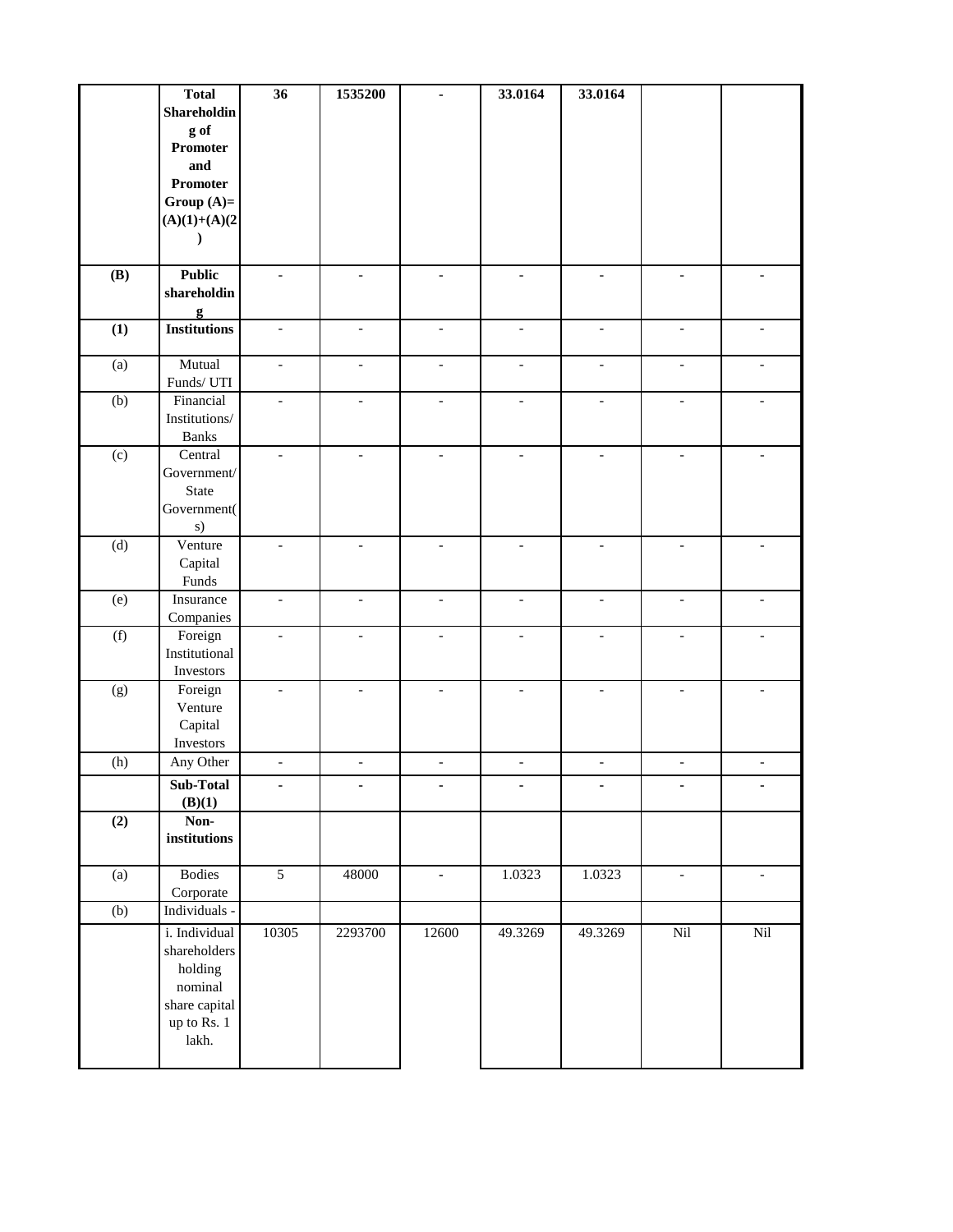|     | ii. Individual<br>shareholders<br>holding<br>nominal<br>share capital<br>in excess of<br>Rs. 1 lakh.                                 | $\overline{5}$           | 736600         | ä,             | 15.8409      | 15.8409        | $\blacksquare$           |                          |
|-----|--------------------------------------------------------------------------------------------------------------------------------------|--------------------------|----------------|----------------|--------------|----------------|--------------------------|--------------------------|
| (c) | Any Other:                                                                                                                           |                          |                |                |              |                |                          |                          |
|     | Clearing<br>Members                                                                                                                  | $\overline{\phantom{a}}$ | $\equiv$       | $\overline{a}$ | $\equiv$     | $\overline{a}$ | $\overline{\phantom{a}}$ | $\overline{\phantom{a}}$ |
|     | <b>NRI</b>                                                                                                                           | 122                      | 36500          | 1300           | 0.7871       | 0.7871         | $\mathbb{L}$             | $\mathbf{r}$             |
|     | Sub-Total<br>(B)(2)                                                                                                                  | 10437                    | 3114800        | 13900          | 66.9872      | 66.9872        | Nil                      | <b>Nil</b>               |
|     | <b>Total Public</b><br>Shareholdin<br>$g(B)=$<br>$(B)(1)+(B)(2)$<br>$\lambda$                                                        | 10437                    | 3114800        | 13900          | 66.9872      | 66.9872        | $\overline{Nil}$         | $\overline{Nil}$         |
|     | <b>TOTAL</b><br>$(A)+(B)$                                                                                                            | 10473                    | 4650000        | 13900          | 100.00       | 100.00         | Nil                      | <b>Nil</b>               |
| (C) | <b>Shares</b> held<br>by<br><b>Custodians</b><br>and against<br>which<br><b>Depository</b><br><b>Receipts</b><br>have been<br>issued | $\overline{\phantom{a}}$ | $\overline{a}$ | $\overline{a}$ | $\mathbf{r}$ | $\equiv$       | $\overline{\phantom{a}}$ | $\equiv$                 |
|     | <b>GRAND</b><br><b>TOTAL</b><br>$(A)+(B)+(C)$                                                                                        | 10473                    | 4650000        | 13900          | 100.00       | 100.00         | $\overline{Nil}$         | $\overline{Nil}$         |

**NA - Not applicable**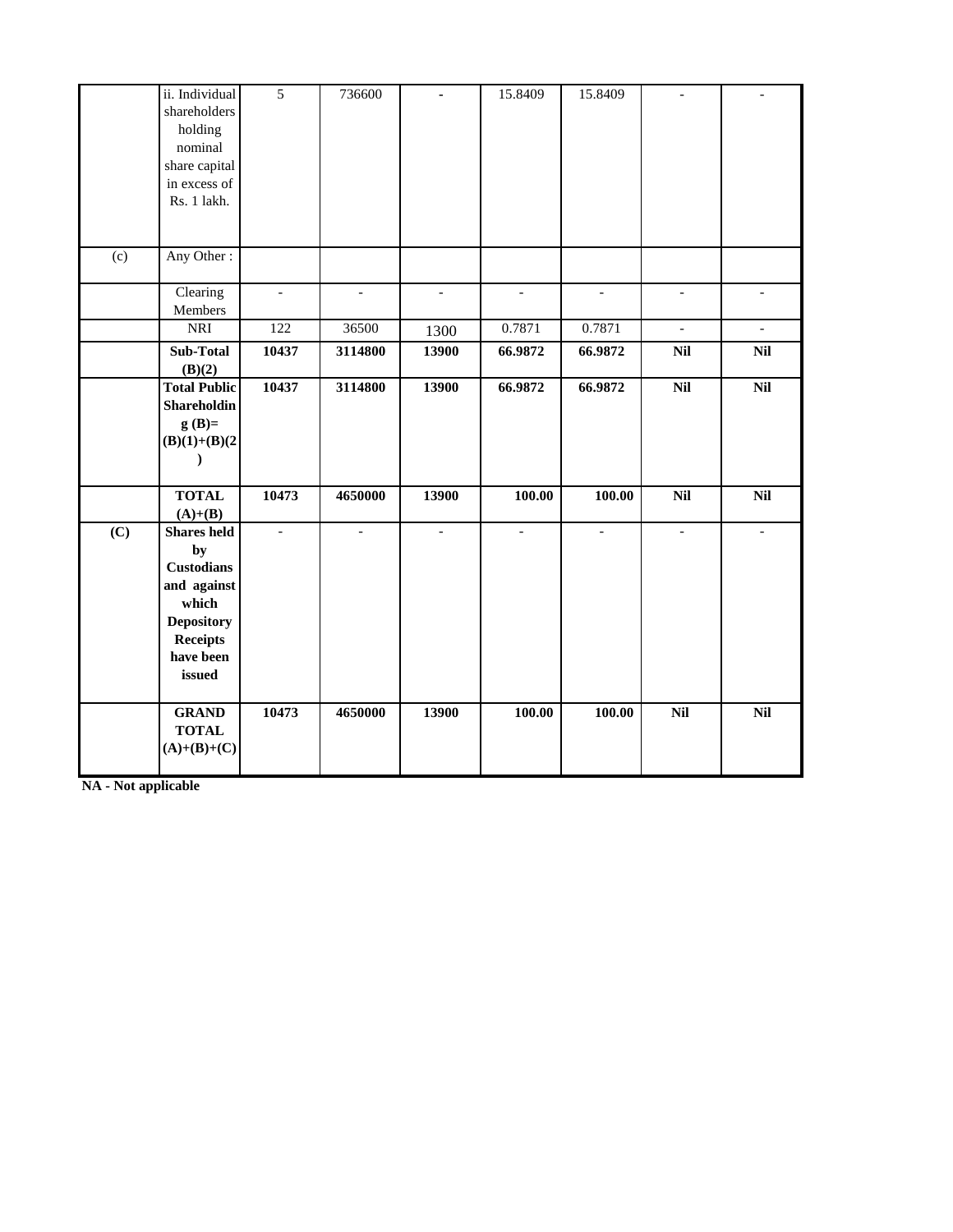| (I)(b)         |                                          | Statement showing holding of securities (including shares, warrants, convertible securities) of persons |                                                                                                                                                                                                              |     |                                                               |                                                                            |                                                                                              |                                                                        |                                                           |                                                                                            |                                                                                                                                                            |
|----------------|------------------------------------------|---------------------------------------------------------------------------------------------------------|--------------------------------------------------------------------------------------------------------------------------------------------------------------------------------------------------------------|-----|---------------------------------------------------------------|----------------------------------------------------------------------------|----------------------------------------------------------------------------------------------|------------------------------------------------------------------------|-----------------------------------------------------------|--------------------------------------------------------------------------------------------|------------------------------------------------------------------------------------------------------------------------------------------------------------|
| Sr. No.        | Name of the shareholde Details of Shares |                                                                                                         |                                                                                                                                                                                                              |     | <b>Details</b><br>of<br>Encumbered shares (*)<br>warran<br>ts |                                                                            |                                                                                              |                                                                        | <b>Details</b><br>of<br>conver<br>tible<br>securit<br>ies |                                                                                            |                                                                                                                                                            |
|                |                                          | Number of<br>shares                                                                                     | Shares as No.<br>a<br>percentag<br>e of total<br>number<br>of shares<br>{i.e.,<br>Grand<br><b>Total</b><br>$(A)+(B)+($<br>$\mathbf{C}$<br>indicated<br>in<br><b>Statement</b><br>at para<br>(I)(a)<br>above} |     | As a<br>percentag % of<br>е                                   | As a<br>total<br>$(A)+$<br>$B)+(C$<br>) of<br>sub-<br>claus<br>e<br>(I)(a) | Numbe As a % Numb<br>r of<br>grand warran   numbe   conver   numbe   (includ<br>ts held r of | total<br>warran securit conver underl<br>ts of<br>the<br>same<br>class | er of<br>tible<br>ies<br>held                             | As a % Total<br>total<br>r of<br>tible<br>securit shares<br>ies of<br>the<br>same<br>class | shares<br>ing<br>ying<br>assumi<br>ng full<br>conver<br>sion of<br>warran<br>ts and<br>conver<br>tible<br>securit<br>ies) as<br>a % of<br>diluted<br>share |
|                |                                          |                                                                                                         |                                                                                                                                                                                                              | (V) | $(VI) = (V)/(II) (VII) (VIII)$<br>$\mathsf{I})^*$<br>100      |                                                                            |                                                                                              | (IX)                                                                   | (X)                                                       | (XI)                                                                                       | (XII)                                                                                                                                                      |
| $\mathbf{1}$   | Kiran Shah                               | 964200                                                                                                  | 20.7355                                                                                                                                                                                                      | 0   | 0.00                                                          | 0.00                                                                       | $\overline{0}$                                                                               | $\overline{0}$                                                         | $\overline{0}$                                            | 0                                                                                          | 0                                                                                                                                                          |
| $\overline{c}$ | Geeta K Shah                             | 347600                                                                                                  | 7.4753                                                                                                                                                                                                       | 0   | 0.00                                                          | 0.00                                                                       | $\overline{0}$                                                                               | $\overline{0}$                                                         | $\overline{0}$                                            | $\overline{0}$                                                                             | $\overline{0}$                                                                                                                                             |
| 3              | Kiran Shah                               | 80000                                                                                                   | 1.7204                                                                                                                                                                                                       | 0   | 0.00                                                          | 0.00                                                                       | $\overline{0}$                                                                               | 0                                                                      | $\overline{0}$                                            | 0                                                                                          | $\overline{0}$                                                                                                                                             |
| $\overline{4}$ | Kiran Arvindlal Shah                     | 50000                                                                                                   | 1.0753                                                                                                                                                                                                       | 0   | 0.00                                                          | 0.00                                                                       | $\overline{0}$                                                                               | 0                                                                      | $\overline{0}$                                            | 0                                                                                          | $\overline{O}$                                                                                                                                             |
| 5              | Pravin H Shah                            | 43300                                                                                                   | 0.9312                                                                                                                                                                                                       | 0   | 0.00                                                          | 0.00                                                                       | $\overline{0}$                                                                               | $\mathbf 0$                                                            | $\overline{0}$                                            | 0                                                                                          | $\overline{0}$                                                                                                                                             |
| 6              | Geeta Kiran Shah                         | 32500                                                                                                   | 0.6989                                                                                                                                                                                                       | 0   | 0.00                                                          | 0.00                                                                       | $\overline{0}$                                                                               | $\overline{0}$                                                         | $\overline{0}$                                            | 0                                                                                          | $\overline{O}$                                                                                                                                             |
| 7              | Pravin Hiralal Shah                      | 5000                                                                                                    | 0.1075                                                                                                                                                                                                       | 0   | 0.00                                                          | 0.00                                                                       | $\mathsf{O}\xspace$                                                                          | 0                                                                      | $\mathbf 0$                                               | 0                                                                                          | $\overline{O}$                                                                                                                                             |
| $\,8\,$        | Pradip M Shah                            | 4500                                                                                                    | 0.0968                                                                                                                                                                                                       | 0   | 0.00                                                          | 0.00                                                                       | $\overline{0}$                                                                               | $\overline{0}$                                                         | $\overline{0}$                                            | 0                                                                                          | $\overline{0}$                                                                                                                                             |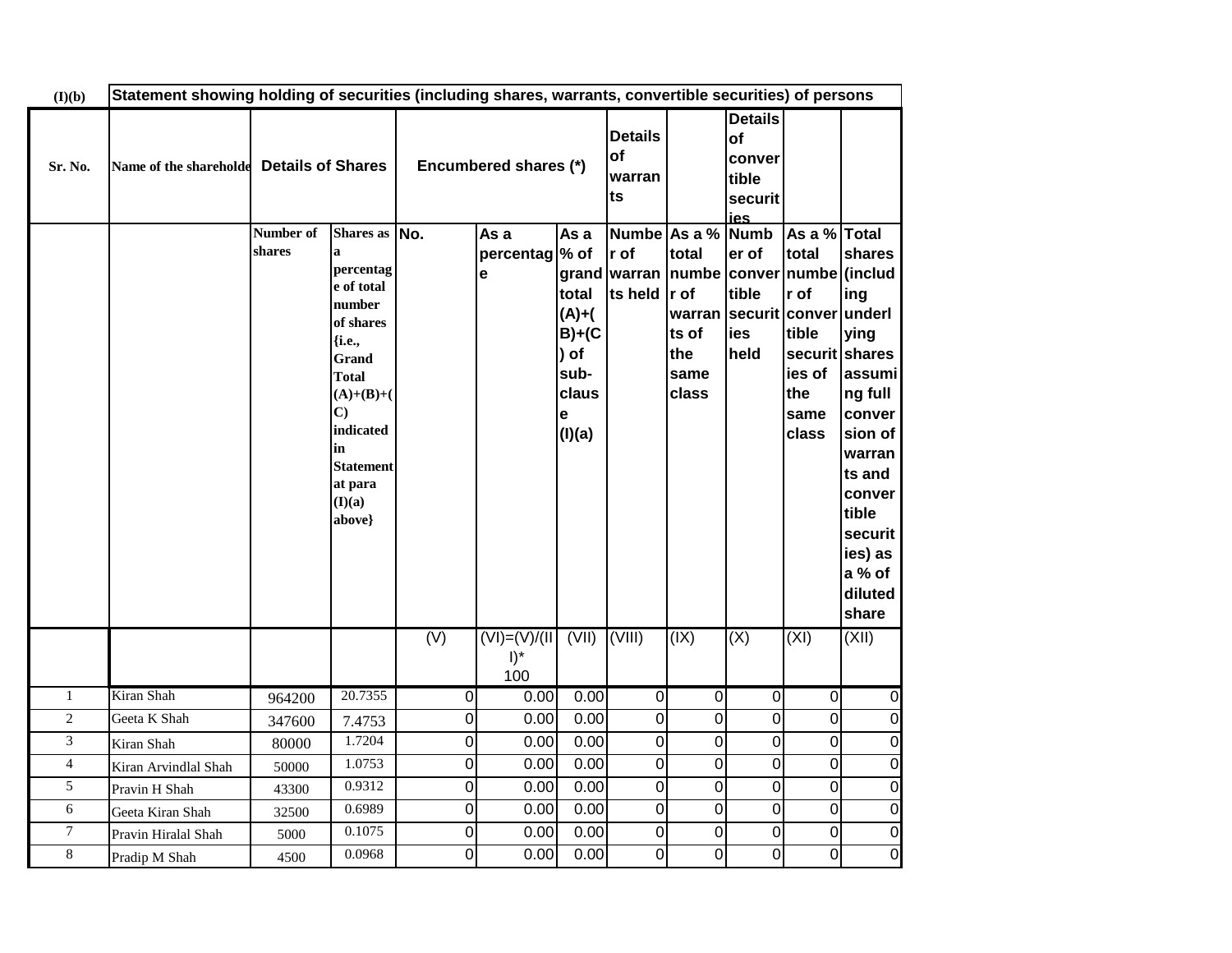| 9               | Geeta K Shah          | 1100    | 0.0237  | 0 | 0.00 | 0.00 | $\pmb{0}$      | $\overline{0}$ | 0 | 0                | 0              |
|-----------------|-----------------------|---------|---------|---|------|------|----------------|----------------|---|------------------|----------------|
| 10              | Kiran Shah            | 1100    | 0.0237  | 0 | 0.00 | 0.00 | $\mathbf 0$    | 0              | 0 | $\mathbf 0$      | $\Omega$       |
| 11              | Pravin Shah           | 1100    | 0.0237  | 0 | 0.00 | 0.00 | 0              | 0              | 0 | 0                | $\mathbf 0$    |
| 12              | Minaxiben Shah        | 900     | 0.0194  | 0 | 0.00 | 0.00 | 0              | 0              | 0 | 0                | $\mathbf 0$    |
| 13              | Arvindbhai Shah       | 800     | 0.0172  | 0 | 0.00 | 0.00 | $\Omega$       | 0              | 0 | 0                | 0              |
| 14              | Pradipbhai Shah       | 500     | 0.0108  | 0 | 0.00 | 0.00 | $\Omega$       | 0              | 0 | $\mathbf 0$      | 0              |
| 15              | Pravin Hiral Shah     | 500     | 0.0108  | 0 | 0.00 | 0.00 | 0              | 0              | 0 | 0                | $\mathbf 0$    |
| 16              | Geetadevi K Shah      | 100     | 0.0022  | 0 | 0.00 | 0.00 | 0              | 0              | 0 | $\mathbf 0$      | 0              |
| 17              | Geetaben Shah         | 100     | 0.0022  | 0 | 0.00 | 0.00 | $\mathbf 0$    | 0              | 0 | $\mathbf 0$      | $\mathbf 0$    |
| 18              | Pradipkumar shah      | 100     | 0.0022  | 0 | 0.00 | 0.00 | 0              | 0              | 0 | $\boldsymbol{0}$ | $\mathbf 0$    |
| 19              | Shah Geeta Devi Kiran | 100     | 0.0022  | 0 | 0.00 | 0.00 | 0              | 0              | 0 | $\boldsymbol{0}$ | $\mathbf 0$    |
| 20              | Shah Geeta ben Kiran  | 100     | 0.0022  | 0 | 0.00 | 0.00 | 0              | 0              | 0 | 0                | 0              |
| 21              | Shah Kiranray A       | 100     | 0.0022  | 0 | 0.00 | 0.00 | $\Omega$       | 0              | 0 | $\mathbf 0$      | $\Omega$       |
| 22              | Shah Geeta            | 100     | 0.0022  | 0 | 0.00 | 0.00 | $\mathbf 0$    | 0              | 0 | 0                | $\overline{0}$ |
| 23              | Geetakumari K Shah    | 100     | 0.0022  | 0 | 0.00 | 0.00 | 0              | 0              | 0 | $\mathbf 0$      | 0              |
| 24              | Geetagauri Kiran Shah | 100     | 0.0022  | 0 | 0.00 | 0.00 | 0              | $\mathbf 0$    | 0 | $\mathbf 0$      | $\Omega$       |
| 25              | Geeta Devi K Shah     | 100     | 0.0022  | 0 | 0.00 | 0.00 | 0              | 0              | 0 | $\boldsymbol{0}$ | $\Omega$       |
| 26              | Geeta Kiran Shah      | 100     | 0.0022  | 0 | 0.00 | 0.00 | $\overline{0}$ | 0              | 0 | $\mathbf 0$      | $\Omega$       |
| 27              | Geetagauri Shah       | 100     | 0.0022  | 0 | 0.00 | 0.00 | $\Omega$       | 0              | 0 | 0                | 0              |
| 28              | Kiranray A Shah       | 100     | 0.0022  | 0 | 0.00 | 0.00 | 0              | $\overline{0}$ | 0 | $\mathbf 0$      | 0              |
| $\overline{29}$ | Pradipbhai Shah       | 100     | 0.0022  | 0 | 0.00 | 0.00 | 0              | 0              | 0 | 0                | $\Omega$       |
| 30              | Pradipray Shah        | 100     | 0.0022  | 0 | 0.00 | 0.00 | $\Omega$       | 0              | 0 | 0                | $\Omega$       |
| 31              | Pradip Shah           | 100     | 0.0022  | 0 | 0.00 | 0.00 | 0              | $\mathbf 0$    | 0 | $\mathbf 0$      | $\overline{0}$ |
| 32              | Pradipchandra Shah    | 100     | 0.0022  | 0 | 0.00 | 0.00 | 0              | $\mathbf 0$    | 0 | $\mathbf 0$      | 0              |
| $\overline{33}$ | Pradip Shah           | 100     | 0.0022  | 0 | 0.00 | 0.00 | 0              | 0              | 0 | $\boldsymbol{0}$ | 0              |
| 34              | Geetadevi Kiran Shah  | 100     | 0.0022  | 0 | 0.00 | 0.00 | $\Omega$       | 0              | 0 | 0                | $\Omega$       |
| 35              | Geetaben Shah         | 100     | 0.0022  | 0 | 0.00 | 0.00 | $\overline{0}$ | 0              | 0 | $\mathbf 0$      | $\Omega$       |
| 36              | Geeta K Shah          | 100     | 0.0022  | 0 | 0.00 | 0.00 | 0              | 0              | 0 | 0                | 0              |
| <b>TOTAL</b>    |                       | 1535200 | 33.0164 | 0 | 0.00 | 0.00 | 0              | 0              | 0 | 0                | 0              |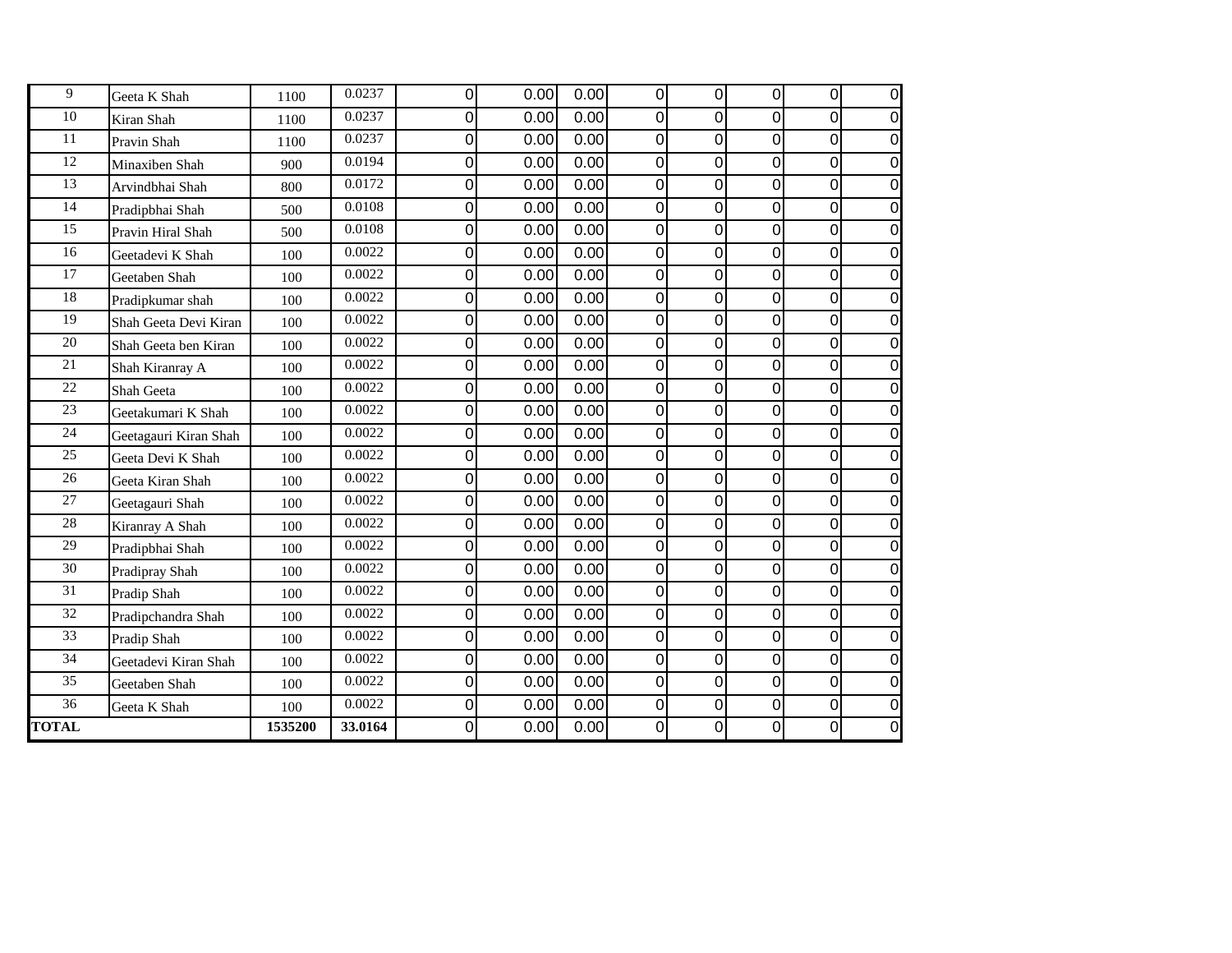| (I)(c)         |                             |                     | Statement showing holding of securities (including shares, warrants, convertible                                                                                                 |                                                |                                                                                        |                                                        |                                                                                  |                                                                                                                                                                                                                     |
|----------------|-----------------------------|---------------------|----------------------------------------------------------------------------------------------------------------------------------------------------------------------------------|------------------------------------------------|----------------------------------------------------------------------------------------|--------------------------------------------------------|----------------------------------------------------------------------------------|---------------------------------------------------------------------------------------------------------------------------------------------------------------------------------------------------------------------|
| Sr. No.        | Name of the<br>shareholder  |                     | <b>Details of Shares</b>                                                                                                                                                         | Details of warrants                            |                                                                                        |                                                        | <b>Details of</b><br>convertible<br>securities                                   |                                                                                                                                                                                                                     |
|                |                             | Number of<br>shares | Shares as a<br>percentage<br>of total<br>number of<br>shares {i.e.,<br>Grand<br><b>Total</b><br>$(A)+(B)+(C)$<br>indicated in<br><b>Statement</b><br>at para<br>(I)(a)<br>above} | <b>Number</b><br><b>of</b><br>warrants<br>held | As a $%$<br>total<br><b>number</b><br><b>of</b><br>warrants<br>of the<br>same<br>class | <b>Number</b><br>of<br>convertib Inumber<br>le<br>held | % w.r.t.<br>total<br>of<br>securities convertib<br>le<br>of the<br>same<br>class | Total<br>shares<br>(includin<br>g<br>underlyin<br>g shares<br>securities assuming<br>full<br>conversiol<br>n of<br>warrants<br>and<br>convertib<br>le<br>securities<br>) as a $%$<br>of diluted<br>share<br>capital |
| $\mathbf{1}$   | Gajanand K.                 |                     |                                                                                                                                                                                  | 0                                              | $\overline{0}$                                                                         | $\mathbf 0$                                            | 0                                                                                | 0                                                                                                                                                                                                                   |
|                | Malpani                     | 480000              | 10.3226                                                                                                                                                                          |                                                |                                                                                        |                                                        |                                                                                  |                                                                                                                                                                                                                     |
| $\overline{2}$ | Laxminaraya<br>n G. Malpani | 170000              | 3.6559                                                                                                                                                                           | 0                                              | 0                                                                                      | $\mathbf 0$                                            | $\overline{0}$                                                                   | 0                                                                                                                                                                                                                   |
| 3              | Willingdon<br>Cristian      | 55300               | 1.1892                                                                                                                                                                           | 0                                              | 0                                                                                      | $\overline{0}$                                         | 0                                                                                | 0                                                                                                                                                                                                                   |
|                | <b>TOTAL</b>                | 705300              | 15.1677                                                                                                                                                                          | 0                                              | 0                                                                                      | $\overline{0}$                                         | 0                                                                                | 0                                                                                                                                                                                                                   |

| (I)(d)  | Statement showing details of locked-in shares |           |                                              |  |  |  |  |  |
|---------|-----------------------------------------------|-----------|----------------------------------------------|--|--|--|--|--|
| Sr. No. | Name of the                                   | Number of | Locked-in shares as a percentage of total    |  |  |  |  |  |
|         | shareholder                                   | locked-in | number of shares { <i>i.e.</i> , Grand Total |  |  |  |  |  |
|         |                                               | shares    | $(A)+(B)+(C)$ indicated in Statement at      |  |  |  |  |  |
|         | Not applicable                                |           |                                              |  |  |  |  |  |
|         | TOTAL                                         |           |                                              |  |  |  |  |  |

**(II)(a) Statement showing details of Depository Receipts (DRs)**